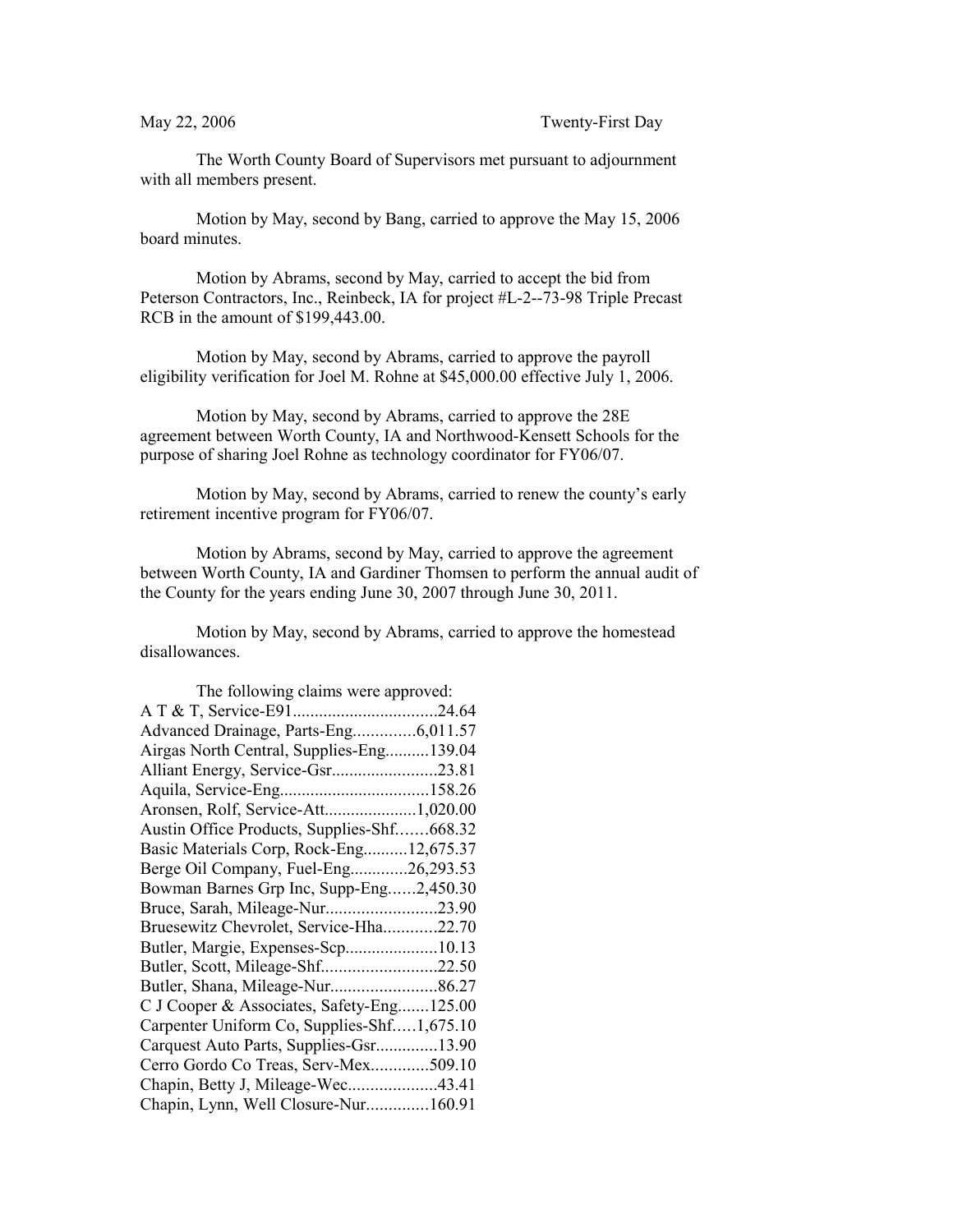| Chickasaw Co P H, I-4 Grant-Nur746.89                         |  |
|---------------------------------------------------------------|--|
| City of Fertile, Service-Eng12.80                             |  |
| Clark, Kay, Exp-Aud229.43                                     |  |
| Clear Lake Comm Sch, Escrow-Nur503.05                         |  |
| Com-Tec Land Mobile Radio, Serv-Shf304.90                     |  |
| Community Care Inc, Service-Mha615.12                         |  |
| Computer Assistants, Service-Dap600.00                        |  |
| Crysteel Truck Equipment, Parts-Eng165.18                     |  |
| Culligan, Service-Shf12.15                                    |  |
| Cummins Central Power Ll, Parts-Eng143.16                     |  |
| D & D Sales Inc, Grant Promo-Nur344.40                        |  |
| Dell Marketing L P, Equip-Nur1,061.80                         |  |
| Dept of Human Services, Serv-Mha1,546.21                      |  |
| Service-Mha1,681.12                                           |  |
| Diamond Mowers Inc, Parts-Eng3,923.35                         |  |
|                                                               |  |
| Earthlink Inc, Service-Nur13.95                               |  |
| Emmet Co P H, I-4 Grant-Nur280.23                             |  |
|                                                               |  |
| Fallgatter's Market, Supplies-Shf942.16<br>Supplies-Nur224.74 |  |
|                                                               |  |
| Farmers State Bank, Pymt-Ndp71,775.00                         |  |
|                                                               |  |
| Fiala Office Products Lt, Service-Trs25.00                    |  |
| Fidlar Companies, Supplies-Rec405.44                          |  |
| Five Star Shop Service, Supplies-Eng163.40                    |  |
| Floyd & Leonard Auto, Parts-Eng114.40                         |  |
| Floyd Co P H, I-4 Grant-Nur743.80                             |  |
| Forest City Comm Sch, Escrow-Nur10.28                         |  |
| Fossey, Michael D, Gap-Nur100.00                              |  |
| Franklin Co P H, I-4 Grant-Nur198.90                          |  |
| Gardiner Thomsen, Audit-Ndp3,325.00                           |  |
| General Injectables & Va, Supplies-Nur80.45                   |  |
|                                                               |  |
| Greve Law Office, Rent-Att250.00                              |  |
|                                                               |  |
|                                                               |  |
|                                                               |  |
| Grp & Associates, Service-Nur26.00                            |  |
| Hanson, Jake, School-Trs231.76                                |  |
|                                                               |  |
| Healthworks, Safety-Eng110.00                                 |  |
| Heartland Asphalt Inc, Materials-Eng76.68                     |  |
| Heartland Power Coop, Service-Eng26.00                        |  |
| Henry M. Adkins, Equip-Cap98,184.50                           |  |
|                                                               |  |
| Hopperstad, Jerry, Mileage-Asr9.00                            |  |
| Meeting-Asr195.00                                             |  |
| Howard Co P H, I-4 Grant-Nur529.10                            |  |
| Hygienic Laboratory Acct, Serv-Nur612.00                      |  |
|                                                               |  |
| Iowa Co Recorder's Assn, Supplies-Rec63.00                    |  |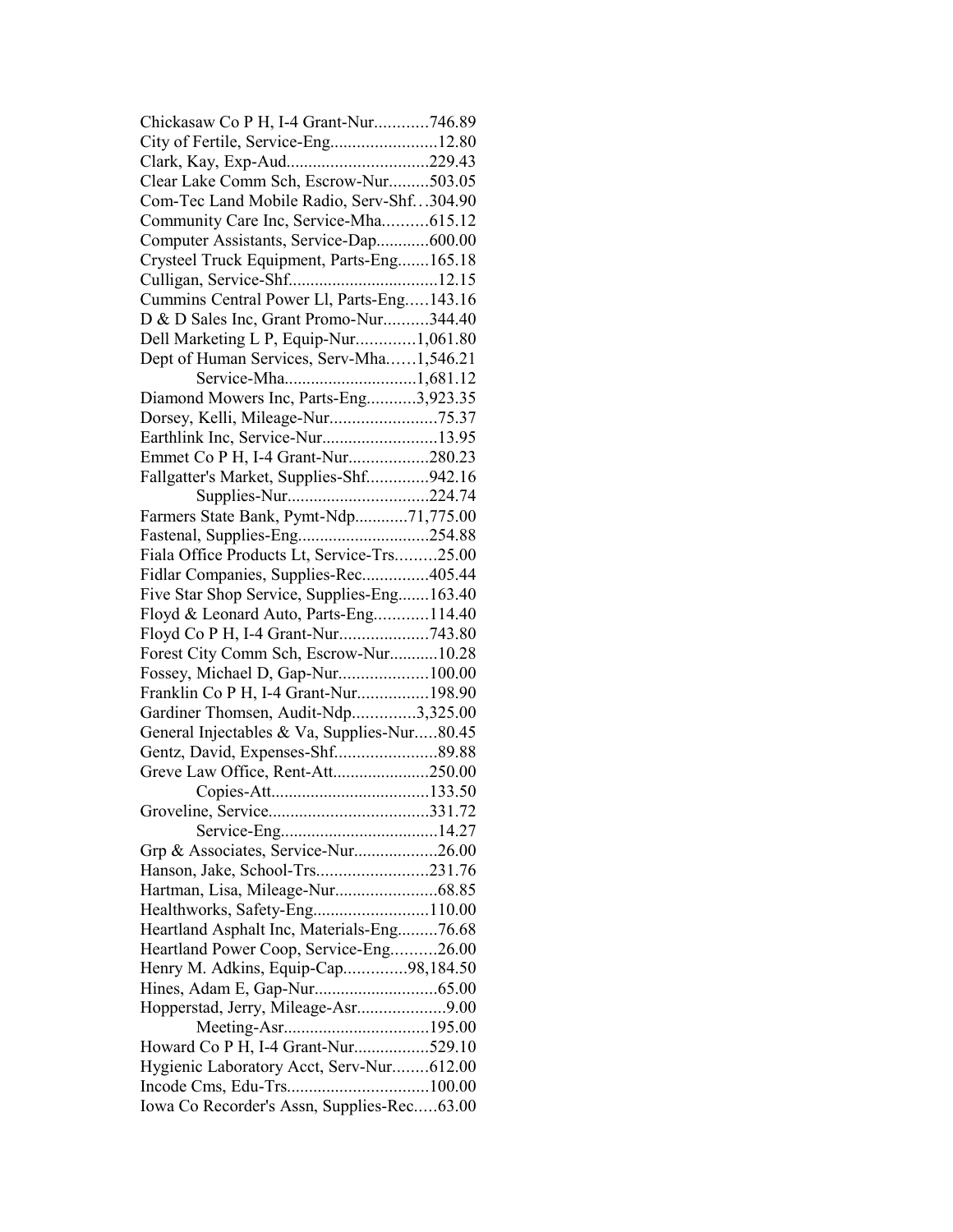| Iowa Dept of Human Serv, Serv-Mha5,816.63    |  |
|----------------------------------------------|--|
|                                              |  |
|                                              |  |
| Service-Mha30,103.60                         |  |
| Iowa Office Solutions, Supplies-Aud120.76    |  |
|                                              |  |
|                                              |  |
| Joe's Collision & Perform, Service-Shf275.00 |  |
| Johnson R.N., Teresa, Mileage-Nur148.29      |  |
| Johnson, Donald, Labor-San589.66             |  |
|                                              |  |
| Johnson, Russ, Well Closure-Nur181.90        |  |
| Kloster, Michael, Gap-Nur100.00              |  |
| Koob, Richard, Gap-Nur130.00                 |  |
| Kossuth Co P H, I-4 Grant-Nur512.66          |  |
| Lake Mills Comm Sch, Escrow-Nur25.80         |  |
| Larsen Plumbing, Service-Shf110.53           |  |
| Lexis-Nexis, Service-Att103.00               |  |
|                                              |  |
| Liberty Square, Service-Mha1,050.00          |  |
| Low's Standard, Fuel-Asr37.37                |  |
| Manly Signal, Service-Sup349.39              |  |
|                                              |  |
| Marshall & Swift Inc, Service-Eng143.57      |  |
|                                              |  |
| Martin Marietta Aggregat, Rock-Eng8,952.84   |  |
| Martinson, Dan, Mileage-Asr38.25             |  |
|                                              |  |
| Mason City Business, Service-Shf51.16        |  |
|                                              |  |
| Mcleod USA, Service-Eng3.59                  |  |
| Mental Health Center, Service-Mha2,341.47    |  |
| Metal Culverts Inc, Culverts-Eng340.91       |  |
| Meyer, Russell, Safety-Eng125.00             |  |
| Midland Equipment, Parts-Eng130.36           |  |
| Miner R N, Sandy, Mileage-Nur40.10           |  |
| Mitchell Co Care, Service-Mha2,700.00        |  |
| Mitchell Co P H, I-4 Grant-Nur277.95         |  |
| Mitchell Co Sheriff, Service-Shf3,900.00     |  |
| Nashua/Plainfield Comm S, Esc-Nur140.36      |  |
| Next Generation Technolo, Serv-Mhs182.50     |  |
|                                              |  |
|                                              |  |
| North IA Area Comm Colle, Edu-Nur15.00       |  |
| North Iowa Vocational, Service-Mha361.40     |  |
|                                              |  |
| Service-Mha1,038.96                          |  |
| Northern Coop Services, Fuel-Eng10,272.88    |  |
| Northwood Anchor, Service-Sup827.89          |  |
|                                              |  |
|                                              |  |
|                                              |  |
|                                              |  |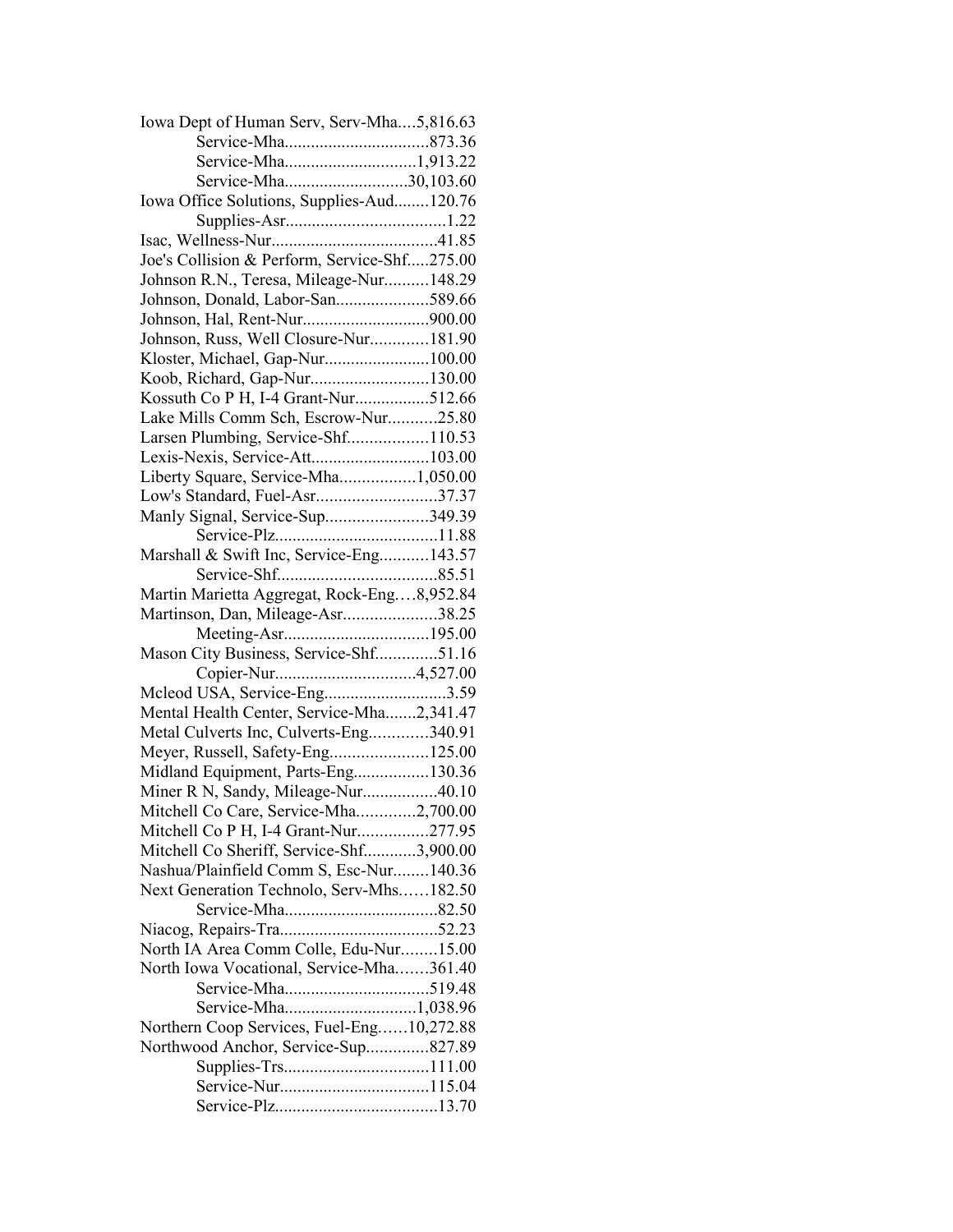| Northwood Equip Inc, Parts-Eng359.10                          |  |
|---------------------------------------------------------------|--|
| Northwood Lumber Co, Materials-Eng492.72                      |  |
| Northwood Motor Co, Service-Shf45.05                          |  |
|                                                               |  |
| Northwood True Value, Supplies-Aud69.90                       |  |
|                                                               |  |
| Northwood Welding, Service-Eng151.10                          |  |
| Northwoods State Bank, Int-Ndp39,729.72                       |  |
|                                                               |  |
|                                                               |  |
|                                                               |  |
|                                                               |  |
| Oleson, Lois Ann, Mileage-Hha54.38                            |  |
| Olson, Teresa, Mileage-Dap81.30                               |  |
| Opportunity Village, Service-Mha697.36                        |  |
| Service-Mha159.64                                             |  |
|                                                               |  |
| Ostby, Joann, Mileage-Nur137.90                               |  |
|                                                               |  |
| Page, Roxanne G, Gap-Nur40.00                                 |  |
| Palo Alto Co P H, I-4 Grant-Nur683.60                         |  |
| Parks, Kristie, Mileage-Nur143.78                             |  |
| Patterson, Tammy, Mileage-Hha122.11                           |  |
|                                                               |  |
|                                                               |  |
|                                                               |  |
| Quisley, David, Mileage-Twp1.64                               |  |
|                                                               |  |
|                                                               |  |
|                                                               |  |
| Service-Nur357.83                                             |  |
| Reindl Repair, Service-Shf256.22                              |  |
| Reserve Account, Postage-Aud600.00                            |  |
|                                                               |  |
|                                                               |  |
|                                                               |  |
| Sapphire Ribbons, Supplies-Nur100.00                          |  |
| Singelstad's Hardware, Supplies-Eng15.85                      |  |
| Skogen Systems, Tile-Eng32.00                                 |  |
| Smeby, Royden, Labor-San589.66                                |  |
|                                                               |  |
| Staples Credit Plan, Supplies-Ema171.00                       |  |
|                                                               |  |
| Supplies-Nur364.05<br>Super 8 Motel - Spirit L, Edu-Att439.60 |  |
|                                                               |  |
| Super 8 Motel Des Moines, Mtg-Aud57.66                        |  |
| Tenold Olson Hagen Inc, Ins-Ins205.00                         |  |
| Terminal Supply Company, Parts-Eng200.70                      |  |
| The Sidwell Company, Gis-Dap5,207.00                          |  |
| Thomas Properties, Rent-Nur200.00                             |  |
| Toft, Marcia, Mileage-Hha90.32                                |  |
|                                                               |  |
| Treasurer, State of Iowa, Service-Chm180.00                   |  |